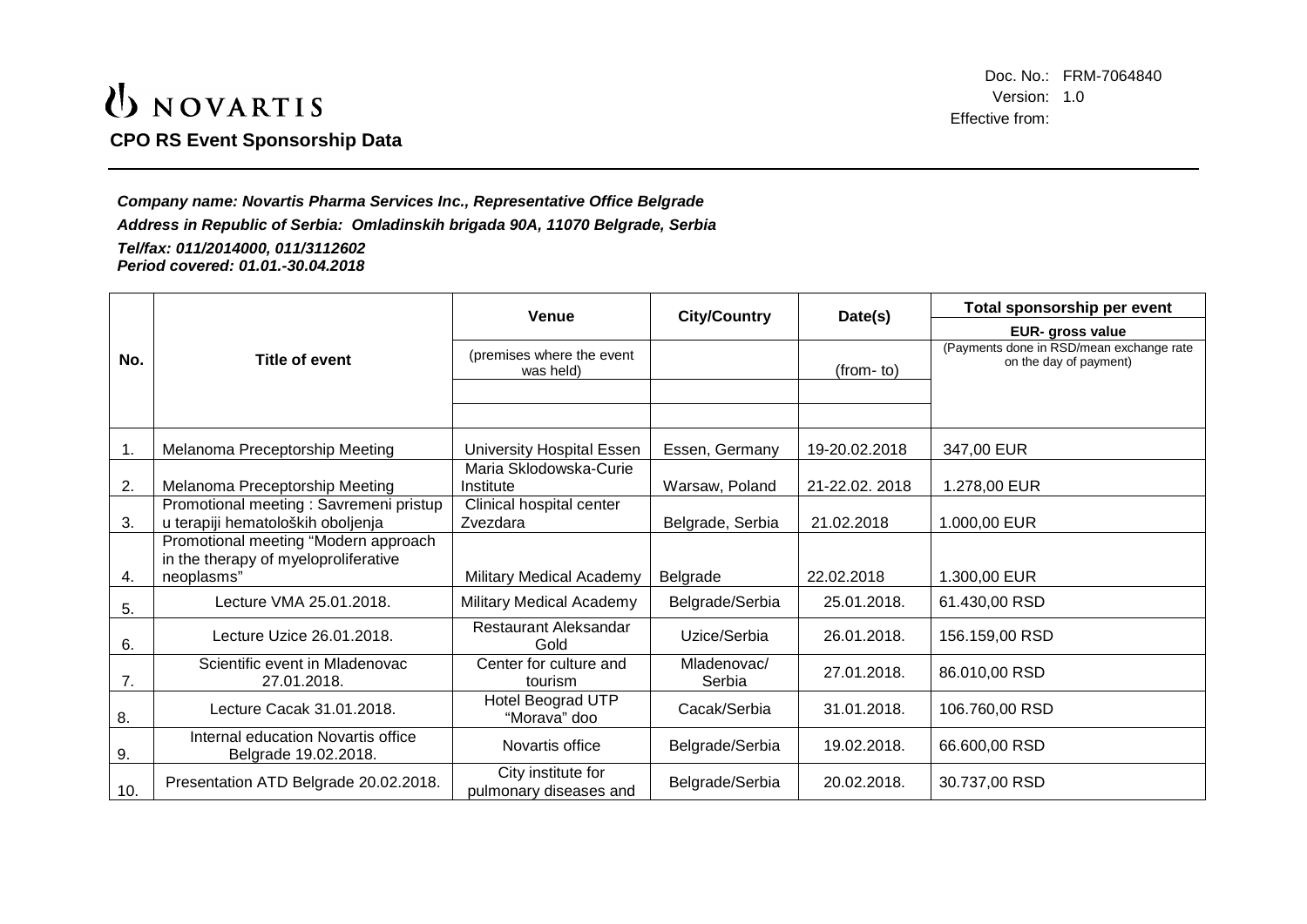## UNOVARTIS **CPO RS Event Sponsorship Data**

Doc. No.: FRM-7064840 Version: 1.0 Effective from:

|     |                                                                                                         | tuberculosis Belgrade                     |                         |                            |                  |
|-----|---------------------------------------------------------------------------------------------------------|-------------------------------------------|-------------------------|----------------------------|------------------|
| 11. | MAB Novi Sad 21.02.2018.                                                                                | <b>Hotel Veliki</b>                       | Novi Sad/Serbia         | 21.02.2018.                | 682.610,00 RSD   |
| 12. | MAB Nis 22.02.2018.                                                                                     | Hotel Tami                                | Nis/Serbia              | 22.02.2018.                | 689.514,00 RSD   |
| 13. | Lecture Ultibro meeting 22.02.2018.<br>Belgrade                                                         | <b>Hotel Falkensteiner</b>                | Belgrade/Serbia         | 22.02.2018.                | 617.801,43 RSD   |
| 14. | VIII International Winter Symposium                                                                     | <b>Hotel Grand</b>                        | Kopaonik/Serbia         | 25.02.2018-<br>01.03.2018. | 1.795.509,00 RSD |
| 15. | Novi Sad Oncology Congress                                                                              | Rectorate hall, University<br>of Novi Sad | Novi Sad, Serbia        | 16-17.3.2018               | 6.820,00 EUR     |
| 16. | RCC Symposium Prolom Banja                                                                              | Prolom Banja, Radan<br>hotel              | Prolom Banja,<br>Serbia | 24-15.3.2018.              | 1.500,00 EUR     |
| 17. | Serbian Dermatovenerology association<br>meeting                                                        | <b>MMA</b>                                | Belgrade, Serbia        | 13.4.2018.                 | 250,00 EUR       |
| 18. | <b>ENETS Annual congress</b>                                                                            | Barcelona                                 | Spain                   | 7-9.03.2018.               | 2.500,00 EUR     |
| 19. | Nurse meeting                                                                                           | Belgrade                                  | Serbia                  | 12.04.2018.                | 1.000,00 EUR     |
| 20. | Post ENETS meeting                                                                                      | Belgrade                                  | Serbia                  | 19.04.2018                 | 625,00 EUR       |
| 21. | Bolesti jetre i ostecenje bubrega u<br>klinickoj praksi                                                 | Med.faculty Kragujevac                    | Kragujevac/Serbia       | 10.03.2018                 | 48,000 RSD       |
| 22. | Bubreg i zdravlje zene-Svetski dan<br>bubrega                                                           | <b>Hotel Falkensteiner</b>                | Belgrade/Serbia         | 03.03.2018                 | 120,000 RSD      |
| 23. | Faktori za dugogodišnje prezivljavanje<br>pacijenata i graftova nakon transplatacije<br>jetre I bubrega | Military medical academy                  | Belgrade/Serbia         | 22.03.2018                 | 144,000 RSD      |
| 24. | Targetiranje IL17 u PsA/AS                                                                              | Institut Niška banja                      | Nis/Serbia              | 27.04.2018                 | 59,400 RSD       |
| 25. | Cosentyx prvi alL17 u terapiji SpA                                                                      | Spec. Bolnica Jodna<br>banja              | Novi Sad&Serbia         | 26.04.2018                 | 11,760 RSD       |
| 26. | <b>NVS Melanoma Meeting</b>                                                                             | Hotel Holiday Inn                         | Belgrade, Serbia        | 13.03.2018                 | 2.028,00 EUR     |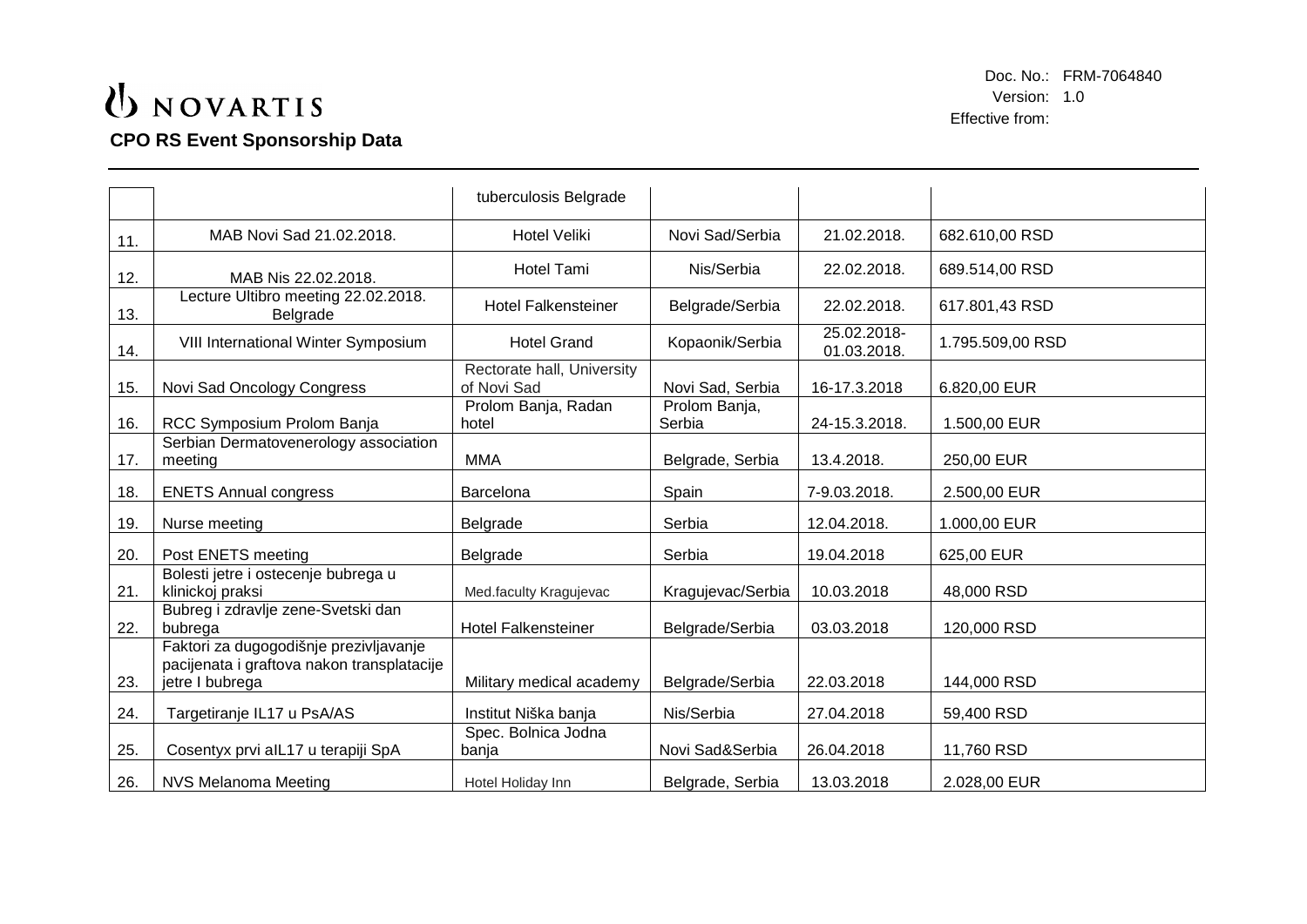# UNOVARTIS

#### **CPO RS Event Sponsorship Data**

|     | Promotional meeting "Savremeni pristup       | CC Niš, Clinic for           |                 |               |                  |
|-----|----------------------------------------------|------------------------------|-----------------|---------------|------------------|
| 27. | u terapiji mijeloproliferativnih neoplazmi " | Hematology                   | Serbia          | 21.03.2018.   | 1225,00 EUR      |
|     | Promotional meeting "Važnost praćenja        |                              |                 |               |                  |
|     | konstitutivnih simptoma kao pokazatelja      |                              |                 |               |                  |
|     | kvaliteta života u dijagnostici i terapiji   | CC Kragujevac, Clinic for    |                 |               |                  |
| 28. | mijelofibroze"                               | Hematology                   | Serbia          | 20.03.2018    | 775,00 EUR       |
|     | Promotional meeting "Važnost praćenja        |                              |                 |               |                  |
|     | konstitutivnih simptoma kao pokazatelja      |                              |                 |               |                  |
|     | kvaliteta života u dijagnostici i terapiji   | CC Bežanijska Kosa,          |                 |               |                  |
| 29. | mijelofibroze"                               | Hematology                   | Serbia          | 26.04.2018.   | 950,00 EUR       |
|     |                                              |                              |                 |               |                  |
| 30. | <b>Respiratory Advisory Board</b>            | <b>Hotel Falkensteiner</b>   | Belgrade/Serbia | 15.3.2018.    | 987.237,00 RSD   |
|     |                                              | <b>Hotel Hillton</b>         |                 | 26.4.2018.    | 1.200.500,00 RSD |
| 31. | Xolair Advisory Board                        |                              | Belgrade/Serbia |               |                  |
| 32. | ERS škola spirometrije part 2                | <b>IPBV</b>                  | Novi Sad/Serbia | 20.4.2018.    | 120.000 RSD      |
|     |                                              |                              |                 |               |                  |
| 33. | CardioS                                      | <b>Hotel Crown Plaza</b>     | Belgrade/Serbia | 20-21.4.2018. | 295.3754,00 RSD  |
| 34. | RE AML Ad Board                              |                              |                 | 13.04.2018.   |                  |
|     |                                              | Vienna                       | Austria         |               | 304,687 RSD      |
| 35. | Cross country MPN meeting                    | Hotel Hilton, Belgrade       | Serbia          | 20.04.2018.   | 1,213,860 RSD    |
|     |                                              |                              |                 |               |                  |
| 36. | AML World awareness day                      | KCS, Belgrade                | Serbia          | 25.04.2018.   | 97,173 RSD       |
|     |                                              | <b>Restaurant Pleasure</b>   |                 |               |                  |
| 36. | MAB 06.03.2018. Nis                          | Cair, Nis                    | Serbia          | 06.03.2018.   | 5.866,00 EUR     |
|     | Presentation 06.03.2018.IPBV Sremska         |                              |                 |               |                  |
| 37. | Kamenica                                     | <b>IPBV Sremska Kamenica</b> | Serbia          | 06.03.2018.   | 247,5 EUR        |
|     |                                              |                              |                 |               |                  |
| 38. | Presentation 06.03.2018. ATD Zemun           | ATD Zemun                    | Serbia          | 06.03.2018    | 67,00 EUR        |
|     |                                              | Kragujevac, hotel            |                 |               |                  |
| 39. | MAB 07.03.2018. Kragujevac                   | Kragujevac                   | Serbia          | 07.03.2018.   | 6.130,00 EUR     |
|     |                                              | Clinic of pulmonology        |                 |               |                  |
| 40. | Presentation 07.03.2018. KCS Beograd         | <b>KCS Beograd</b>           | Serbia          | 07.03.2018.   | 124,00 EUR       |
|     |                                              | Belgrade, hotel              |                 |               |                  |
| 41. | MAB 09.03.2018. Belgrade                     | Falkensteiner                | Serbia          | 09.03.2018.   | 5.740,00 EUR     |